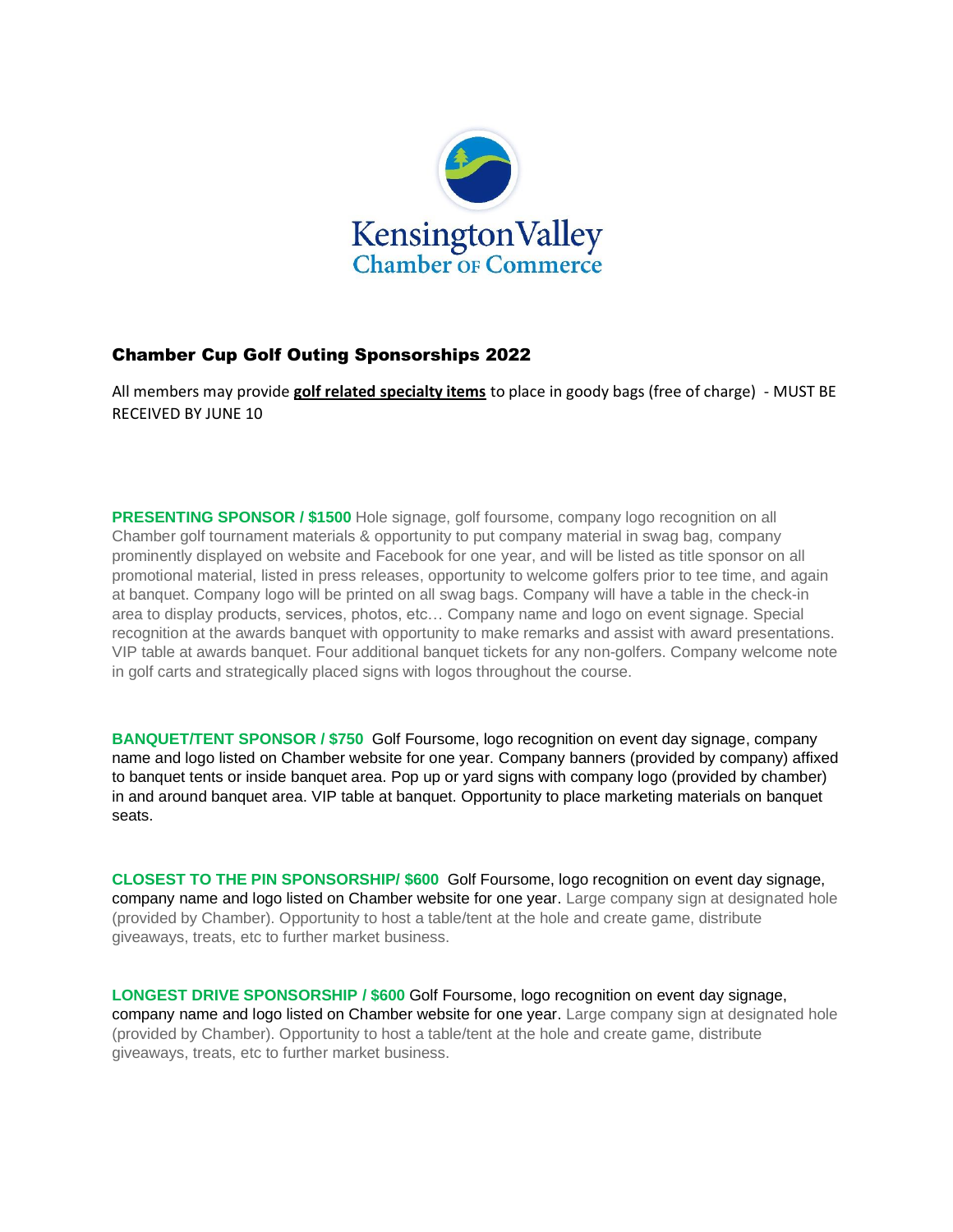### **LUNCH SPONSOR \$500**

Logo recognition on event day signage, company name and logo listed on Chamber website for one year Includes table at turn with company representatives. *Should company supply lunch plus bottled water/canned soda, fee is waived. Great opportunity for local restaurants.* 

#### **BREAKFAST SPONSORSHIP / \$500**

Logo recognition on event day signage, company name and logo listed on Chamber website for one year Includes table in breakfast/registration area with company representatives. *Fee is waived if sponsor provides the continental breakfast. This is an excellent opportunity for a local restaurant.* 

#### **BLOODY MARY BAR SPONSORSHIP/\$550**

This is a new one this year! We will host a bloody mary bar in the am. Sponsors will have the opportunity to host this bar along with the club staff. There will be strategically placed signage throughout the bar area and sponsors have the opportunity to add any creative flair to the set up and also to distribute promotional and marketing materials for their business. Bar will include your company logo on cups.

#### **DINOSAUR SPONSORSHIP/\$450**

Company provided banner will be placed in large blow up dinosaur game located at a prime designated hole. This hole is a game hole and participants will linger to play this game. Sponsors will have the opportunity to have a table set up at this location and pass out company information, goodies, snacks, drinks etc. Sponsors will also be directly interacting with golfers as they play this game.

**CHUCK A BALLSPONSORSHIP \$400** Logo recognition on event day signage, company name and logo listed on Chamber website for one year. Large company sign at the Chuck a ball hole (provided by Chamber) with opportunity to run chuck a ball event at 8:45 am during welcome prior to tee off .

#### **GOLF BALL LAUNCHER SPONSORSHIP/\$350**

Company logo will be placed on the tee with this very popular and exciting game. Golfers have the opportunity to launch their ball rather than teeing off at this hole. The sponsoring company will have the opportunity to set up a tent/table etc at this location and pass out any marketing materials, goodies, snacks or drinks. This is a well loved tee and makes quite an impact on the golfers.

**KEG AT THE TURN SPONSORSHIP/\$350** Company yard signs placed in keg area at turn. Opportunity to have a company representative at the keg area to greet and mingle with golfers. All beers will be served in cups with your company logo. Sponsor may bring a company table cloth and any other company flair to create a presence.

### **BEVERAGE CART SPONSOR / \$250 each cart or both carts for \$400**

Logo recognition on event day signage, company name and logo listed on Chamber website for one year. Listed as Beverage Cart Sponsor on all promotional material and on the beverage cart. May distribute company materials (cars, pens, beer koozis) via cart